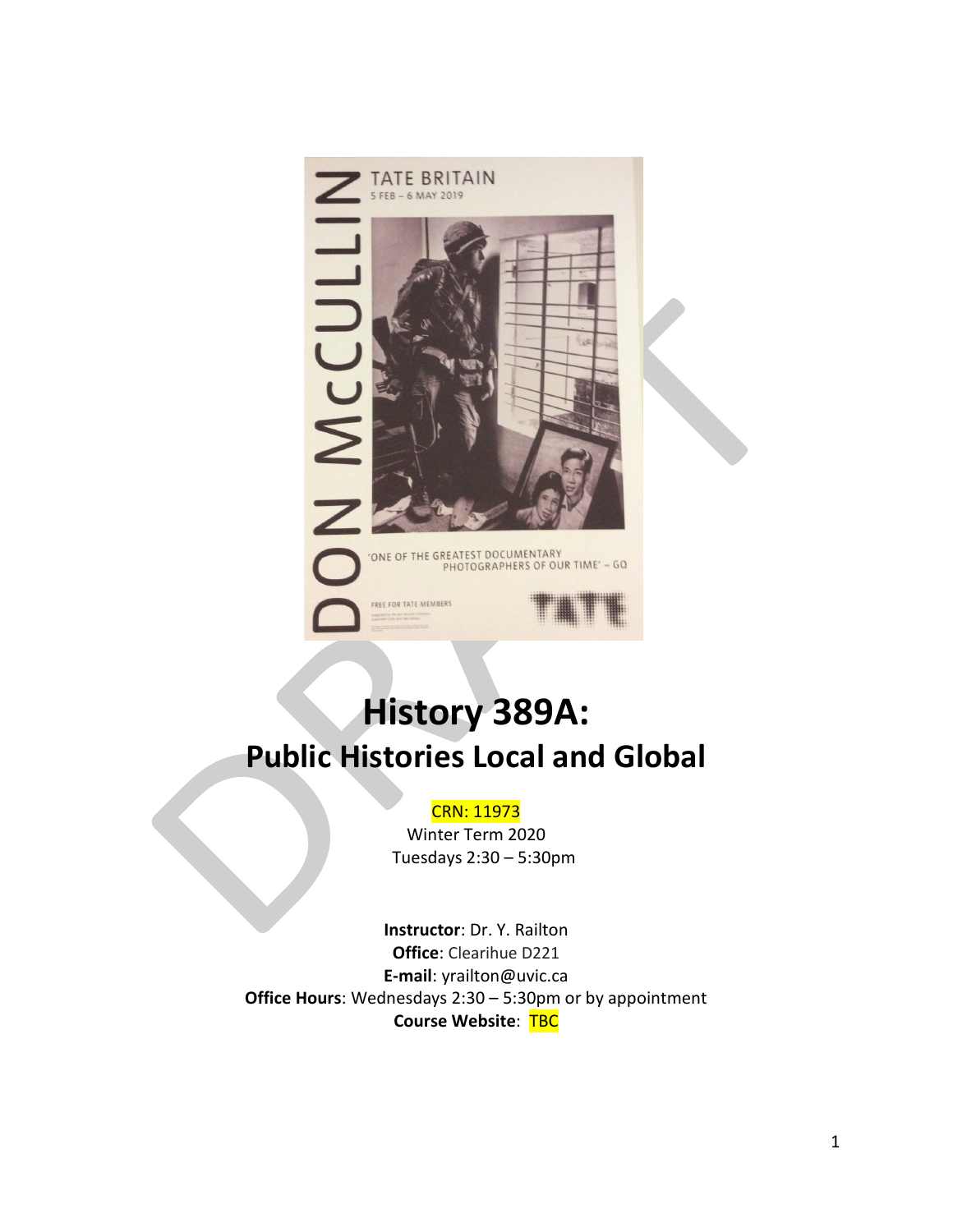## **COURSE DESCRIPTION**

This course offers an exciting opportunity to look at how history is written, taught, experienced, displayed, and reenacted for a popular audience outside university classrooms through museum exhibits, video games, pod casts and more. Through lectures, guest speakers and discussion groups, this course will introduce students to the diverse field of public history: its definitions, its practitioners, its methods and its debates. We will circle the globe with our readings, examining public history projects in several different countries. Students will also get the chance to experience public history at the local level: we will take an historical walking tour through Victoria's streets and visit Emily Carr House and the Royal British Columbia Museum.

#### **EVALUATION**

| <b>Assignment</b> |                                                 | Value | <b>Due Date</b>         |
|-------------------|-------------------------------------------------|-------|-------------------------|
|                   | 1. Critical Review Assignment Proposal          | 5%    | <b>February 4, 2020</b> |
|                   | 2. Critical Review Assignment                   | 25%   | March 24, 2020          |
|                   | 3. Discussion Group Participation               | 10%   | On discussion dates     |
|                   | 4. Discussion Group Questions and Responses 10% |       | On discussion dates     |
|                   | 5. Final Project Proposal                       | 10%   | March 10, 2020          |
|                   | 6. Final Project                                | 40%   | March 31, 2020          |

## **\*STUDENTS MUST COMPLETE ASSIGNMENTS 1, 2, 5 and 6 TO PASS THE COURSE\***

## **SAMPLE COURSE SCHEDULE AND READINGS**

#### **Session 1: Course Introduction**

Readings: de Groot, *Consuming History,* xv-xvi, 1-35; Faye Sayer, *Public History: A Practical Guide* (London: 2015), 1-19.

## **Session 2: Curating Public Histories - Museum Exhibitions**

Readings: Woods, Thomas A. "Museums and the Public: Doing History Together*." The Journal of American Histor*y 82, no. 3 (1995): 1111-115.

#### **Session 3: Class visit to the Royal British Columbia Museum**

#### **Session 4: Historic Sites and Dark Tourism**

2:30pm – Lecture 3:30pm – DISCUSSION GROUP: Group A 4:30pm – DISCUSSION GROUP: Group B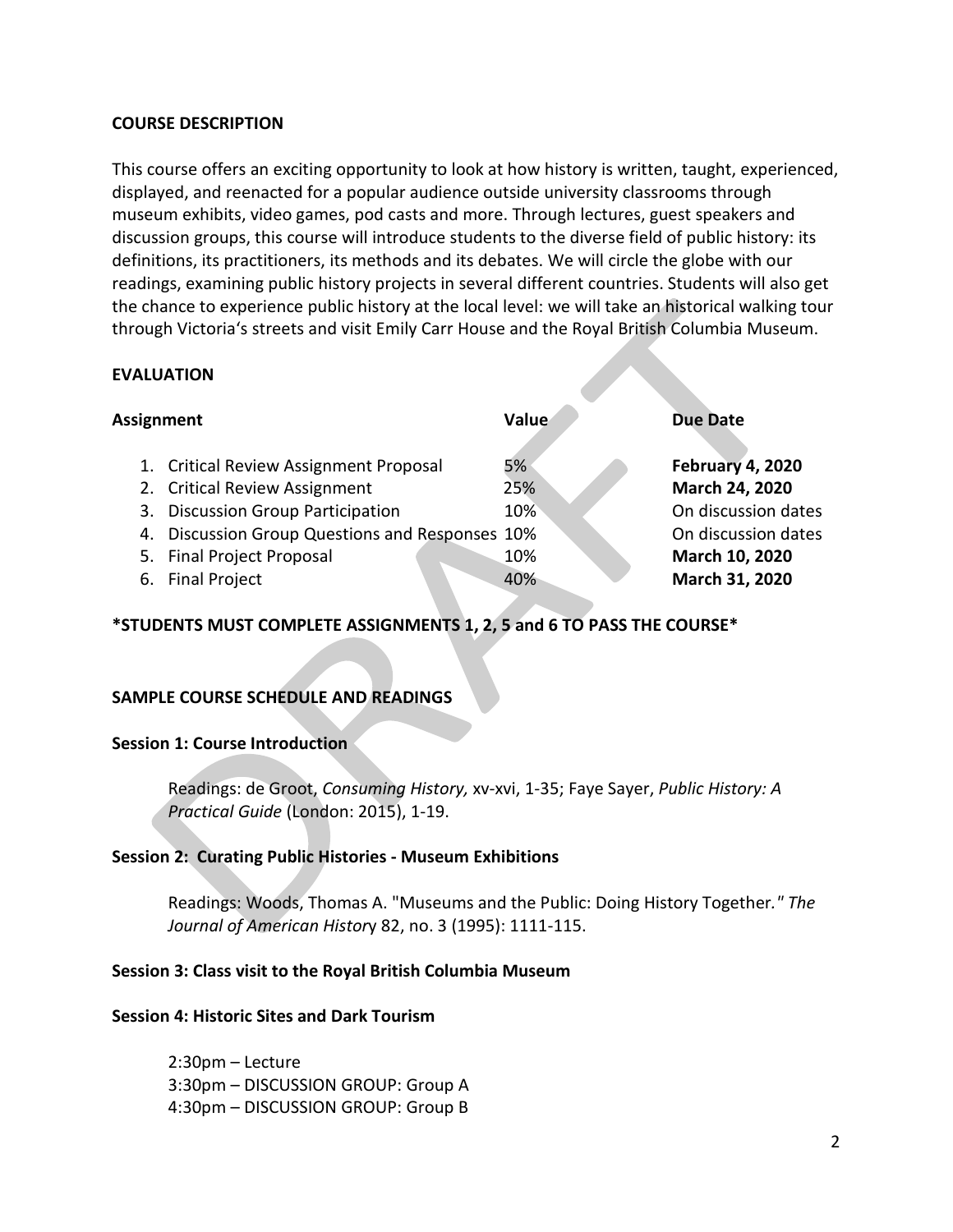Readings: TBC

## **Session 5: Displaying Indigeneity – Museums and Archives as Colonial Spaces**

## **\*\*Critical Review Proposals due\*\***

2:30pm – Lecture 3:30pm – DISCUSSION GROUP: Group B 4:30pm – DISCUSSION GROUP: Group A

Readings: Gloria Jean Frank, "That's my dinner on display": A first nations reflection on museum culture", *BC Studies* 125/126 (Spring 2000): 163-178; Alan Hoover, A response to Gloria Frank, *BC Studies* 128 (Winter 2000/2001): 65-69; Wendy Wickwire, A response to Alan Hoover, *BC Studies* 128 (Winter 2000/2001): 71-74

## **Session 6: Public Remembering – Memorials and Monuments**

## Lecture and **ASSIGNMENT WORKSHOP**

Readings: de Groot, 290-309; Sayer, *Public History,* 23-34; Jonathan Jones, "War Memorials have failed," *The Guardian*, 9 December 2016 (https://www.theguardian.com/artanddesign/jonathanjonesblog/2016/dec/09/warmemorials-have-failed-peter-eisenman-holocaust)

## **Session 7 – NO CLASS READING BREAK**

## **Session 8: History on Foot**

Class walking tour with *Discover the Past* and visit to Emily Carr House **(\*Meet at Emily Carr statue, Government and Belleville corner, at 3:00pm SHARP\*)**

Readings: de Groot, 105-133, 279-289; "Tips for Developing a Walking Tour", [http://www.janeswalkottawa.ca/tips-tools/development-tips;](http://www.janeswalkottawa.ca/tips-tools/development-tips) "Emily Carr", [http://www.museevirtuel-virtualmuseum.ca/sgc-cms/expositions](http://www.museevirtuel-virtualmuseum.ca/sgc-cms/expositions-exhibitions/emily_carr/en/index.php)[exhibitions/emily\\_carr/en/index.php](http://www.museevirtuel-virtualmuseum.ca/sgc-cms/expositions-exhibitions/emily_carr/en/index.php)

## **Session 9: History on Film**

Lecture and film viewing

Readings: de Groot, 165-182, 219-261